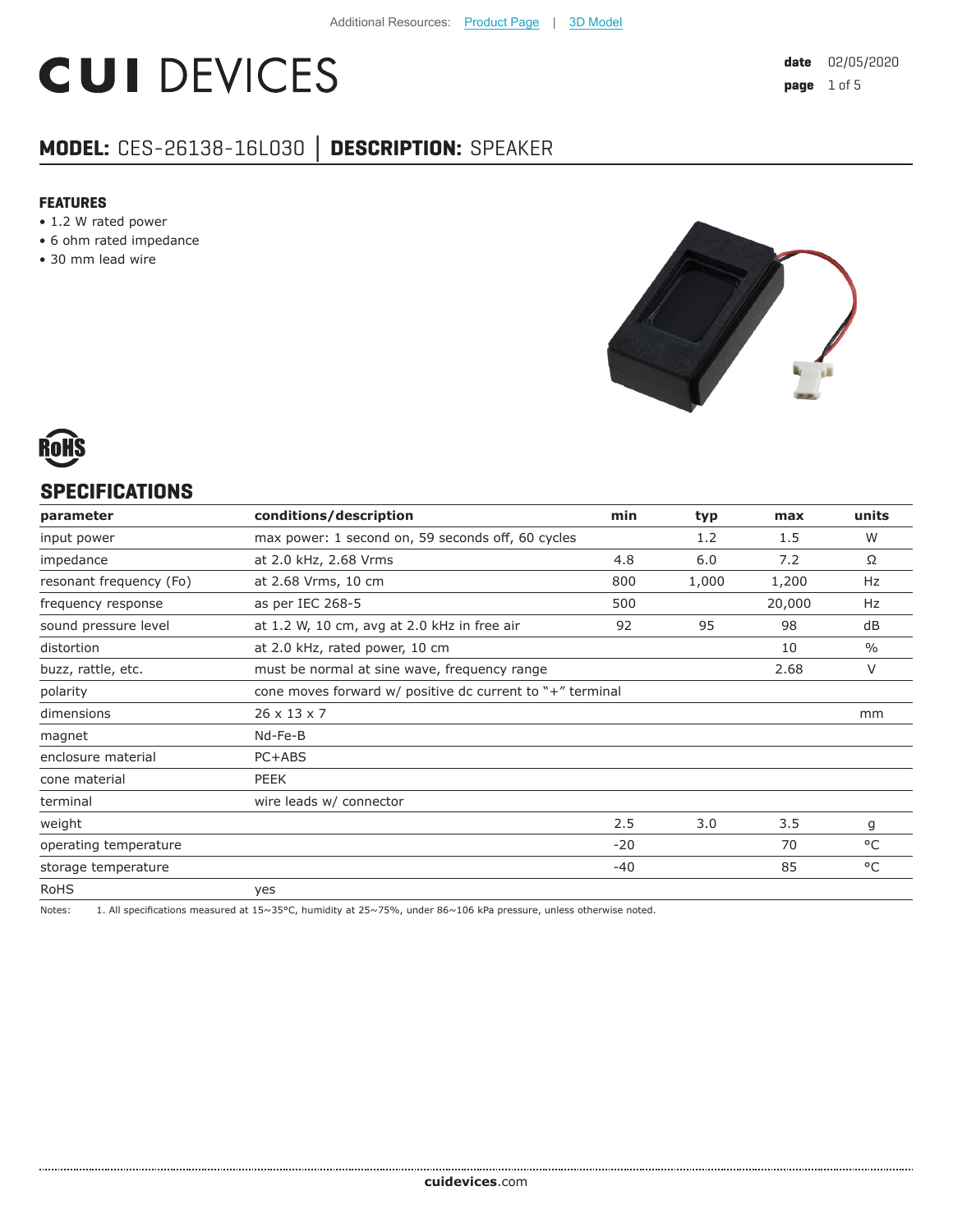## **MECHANICAL DRAWING**

units: mm tolerance: ±0.2 mm

wire: UL1571 32 AWG connector: Aces Electronics 50280-002H0H1-001 crimp terminal: Aces Electronics 88232-T

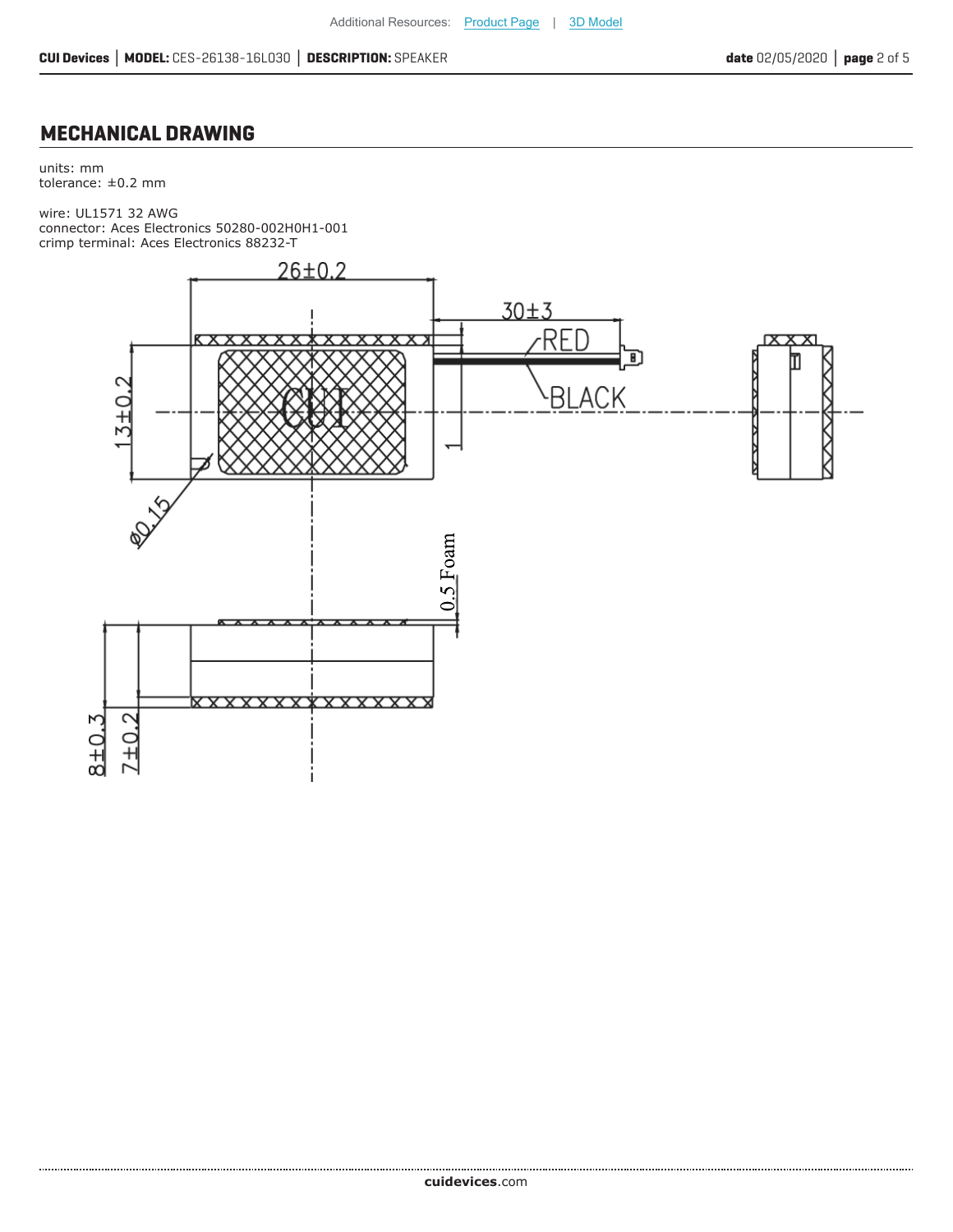### **RESPONSE CURVES**



#### **Total Harmonic Distortion Curve**



**cui[devices](https://www.cuidevices.com/track?actionLabel=Datasheet-ClickThrough-HomePage&label=CES-26138-16L030.pdf&path=/)**.com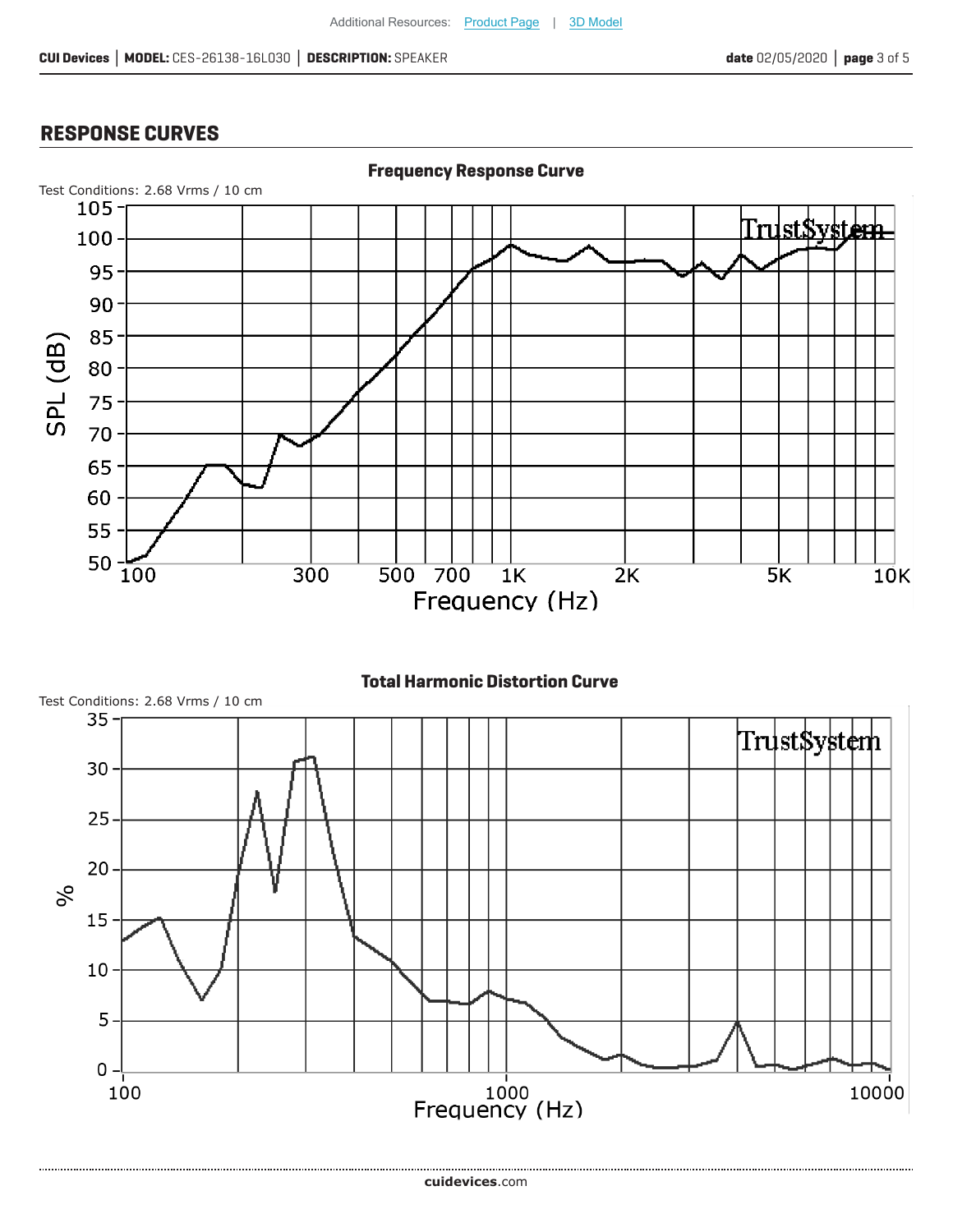#### **PACKAGING**

units: mm

Tray QTY: 70 pcs per tray Carton Size: 480 x 350 x 450 mm Carton QTY: 1,820 pcs per carton